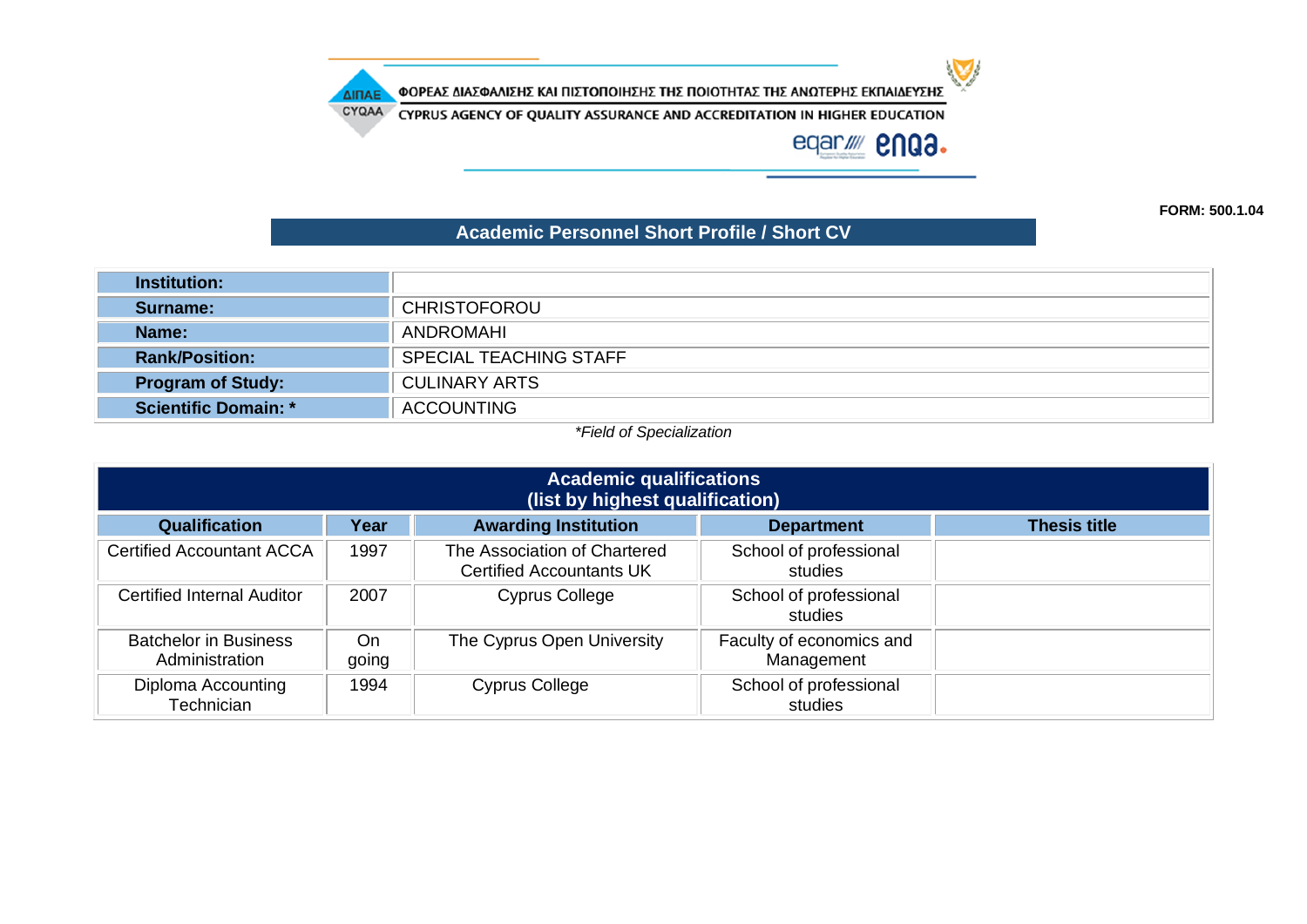

CYQAA CYPRUS AGENCY OF QUALITY ASSURANCE AND ACCREDITATION IN HIGHER EDUCATION

# eqar//// **2NQ3.**

| Employment history in Academic Institutions/Research Centers – List by the three (3) most recent |            |                               |                 |                                                              |  |
|--------------------------------------------------------------------------------------------------|------------|-------------------------------|-----------------|--------------------------------------------------------------|--|
| Period of employment                                                                             |            |                               |                 |                                                              |  |
| <b>From</b>                                                                                      | Τo         | <b>Employer</b>               | <b>Location</b> | <b>Position</b>                                              |  |
| Sep/2020                                                                                         | June 2021  | Mesoyios college              | Limassol        | Teacher                                                      |  |
| April/1999                                                                                       | Today      | ASG(Andy Spyrou Group)<br>LTD | Limassol        | CFO / Staff Training on<br>accounting &<br>management issues |  |
| Sep/93                                                                                           | March 1999 | <b>KPMG</b>                   | Limassol        | Accountant / Auditor                                         |  |

| Key refereed journal papers, monographs, books, conference publications etc. List the five (5) more recent and other five<br>(5) selected - (max total 10) |      |              |                      |                                                              |      |              |
|------------------------------------------------------------------------------------------------------------------------------------------------------------|------|--------------|----------------------|--------------------------------------------------------------|------|--------------|
| <b>Ref. Number</b>                                                                                                                                         | Year | <b>Title</b> | <b>Other authors</b> | <b>Journal and</b><br><b>Publisher/</b><br><b>Conference</b> | Vol. | <b>Pages</b> |
|                                                                                                                                                            |      |              |                      |                                                              |      |              |
| $\mathcal{P}$                                                                                                                                              |      |              |                      |                                                              |      |              |
| 3                                                                                                                                                          |      |              |                      |                                                              |      |              |
| 4                                                                                                                                                          |      |              |                      |                                                              |      |              |
| 5                                                                                                                                                          |      |              |                      |                                                              |      |              |
| 6                                                                                                                                                          |      |              |                      |                                                              |      |              |
| ⇁                                                                                                                                                          |      |              |                      |                                                              |      |              |
| 8                                                                                                                                                          |      |              |                      |                                                              |      |              |
| 9                                                                                                                                                          |      |              |                      |                                                              |      |              |
| 10                                                                                                                                                         |      |              |                      |                                                              |      |              |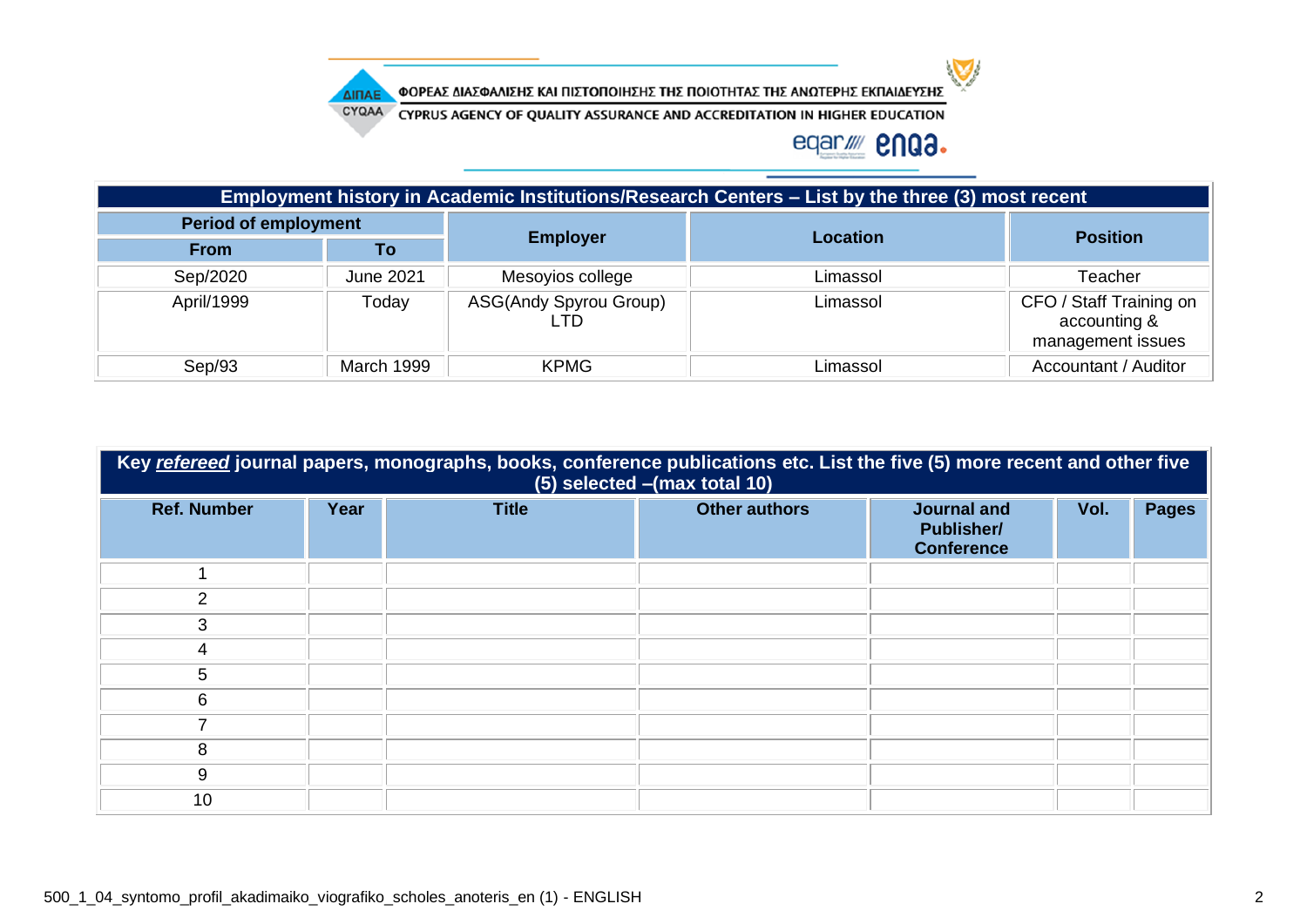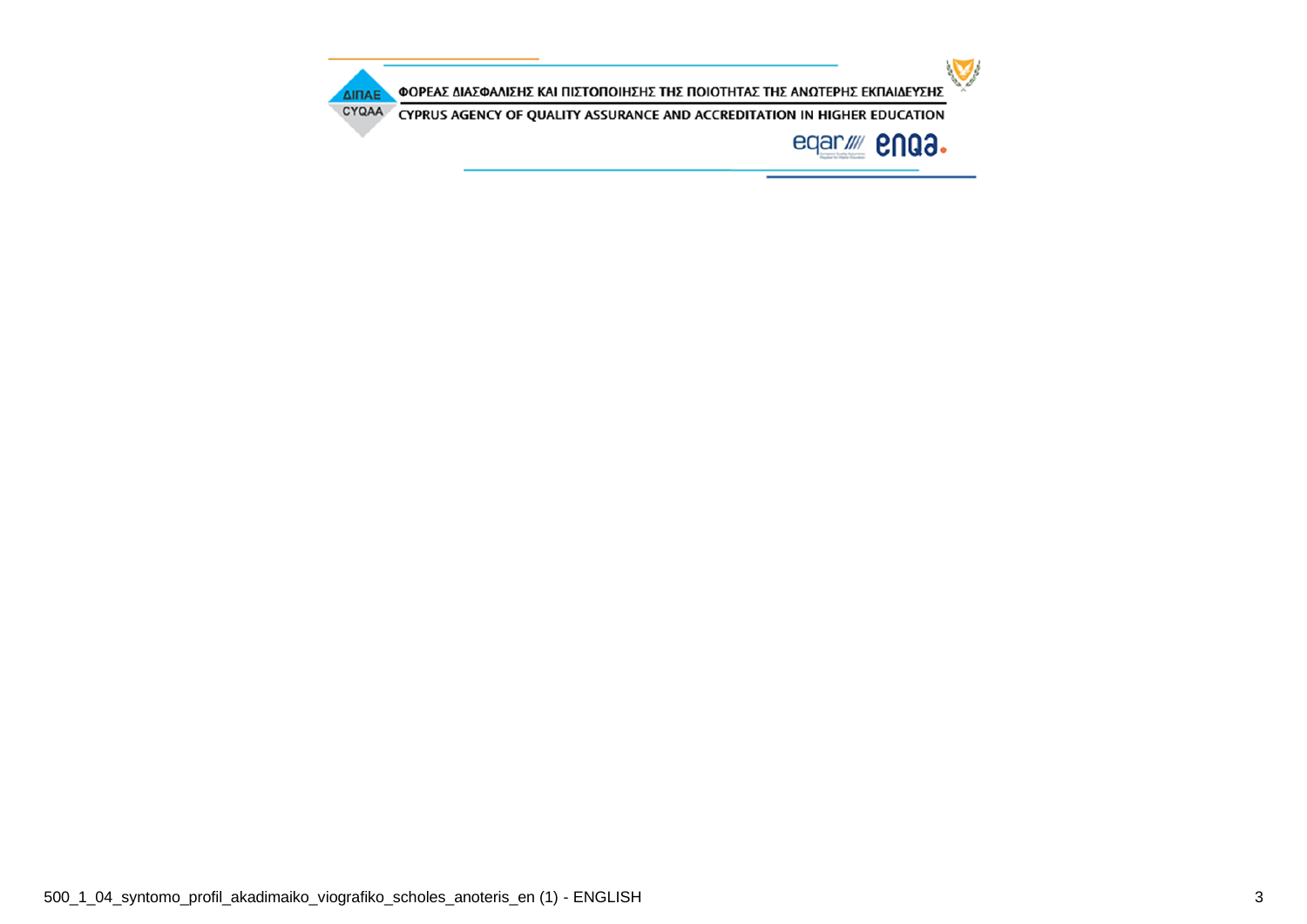

CYQAA CYPRUS AGENCY OF QUALITY ASSURANCE AND ACCREDITATION IN HIGHER EDUCATION

# eqar//// **enga.**

| Exhibitions (where applicable). List the five (5) more recent and other five (5) selected.<br>(max total 10) |             |              |                              |           |                           |  |
|--------------------------------------------------------------------------------------------------------------|-------------|--------------|------------------------------|-----------|---------------------------|--|
| <b>Ref. Number</b>                                                                                           | <b>Date</b> | <b>Topic</b> | <b>International / Local</b> | Location* | <b>Role in Exhibition</b> |  |
|                                                                                                              |             |              |                              |           |                           |  |
| $\mathcal{P}$                                                                                                |             |              |                              |           |                           |  |
| 3                                                                                                            |             |              |                              |           |                           |  |
| 4                                                                                                            |             |              |                              |           |                           |  |
| 5                                                                                                            |             |              |                              |           |                           |  |
| 6                                                                                                            |             |              |                              |           |                           |  |
|                                                                                                              |             |              |                              |           |                           |  |
| 8                                                                                                            |             |              |                              |           |                           |  |
| 9                                                                                                            |             |              |                              |           |                           |  |
| 10                                                                                                           |             |              |                              |           |                           |  |

\**Specify venue, geographic location etc*

ΔΙΠΑΕ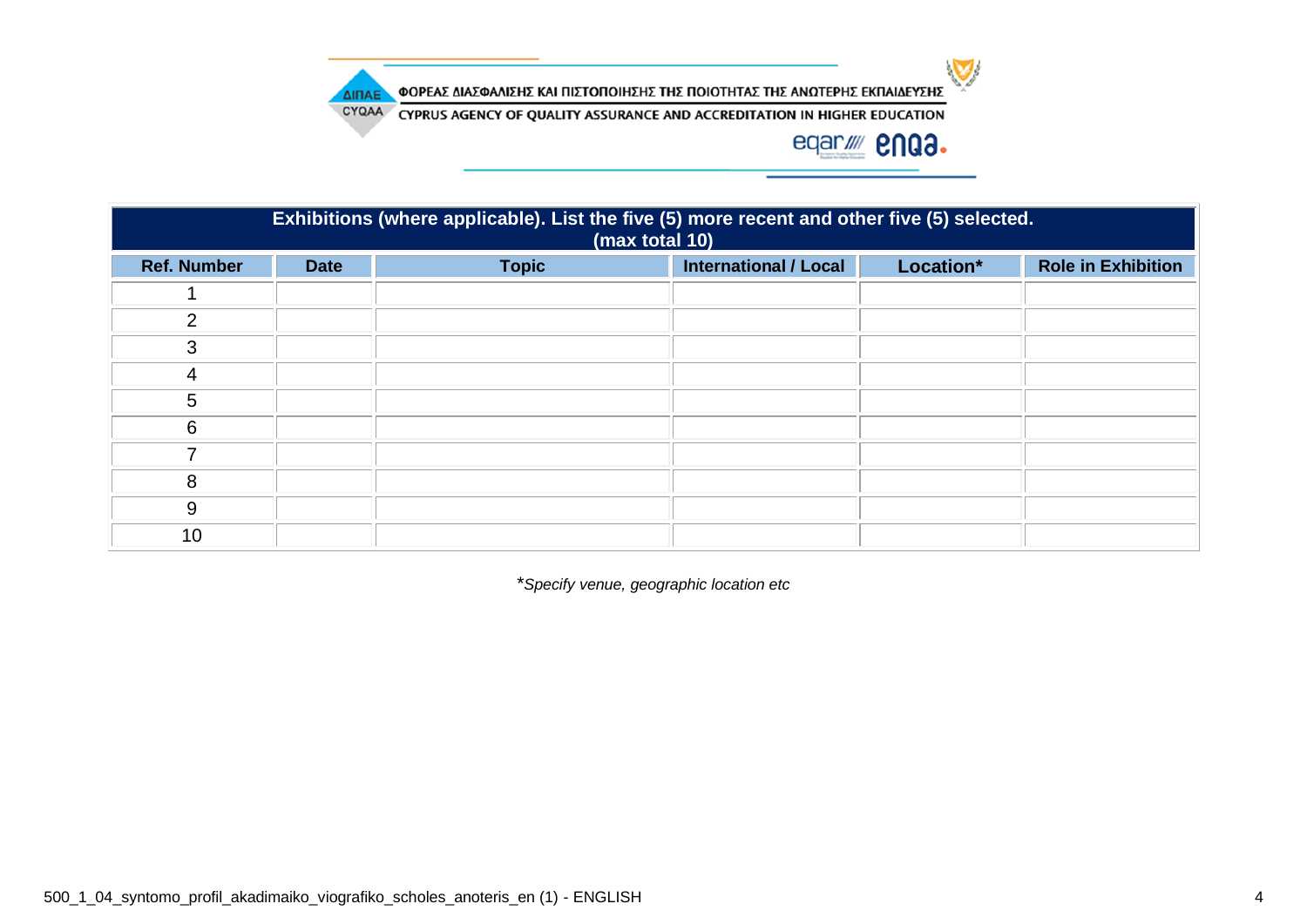

CYQAA CYPRUS AGENCY OF QUALITY ASSURANCE AND ACCREDITATION IN HIGHER EDUCATION

# eqar//// **enga.**

| Research Projects. List the five (5) more recent and other five (5) selected<br>(max total 10) |             |              |                  |                      |  |
|------------------------------------------------------------------------------------------------|-------------|--------------|------------------|----------------------|--|
| <b>Ref. Number</b>                                                                             | <b>Date</b> | <b>Title</b> | <b>Funded by</b> | <b>Project Role*</b> |  |
|                                                                                                |             |              |                  |                      |  |
| 2                                                                                              |             |              |                  |                      |  |
| 3                                                                                              |             |              |                  |                      |  |
| 4                                                                                              |             |              |                  |                      |  |
| 5                                                                                              |             |              |                  |                      |  |
| 6                                                                                              |             |              |                  |                      |  |
|                                                                                                |             |              |                  |                      |  |
| 8                                                                                              |             |              |                  |                      |  |
| 9                                                                                              |             |              |                  |                      |  |
| 10                                                                                             |             |              |                  |                      |  |

*\*Project Role: i.e. Scientific/Project Coordinator, Research Team Member, Researcher, Assistant Researcher, other*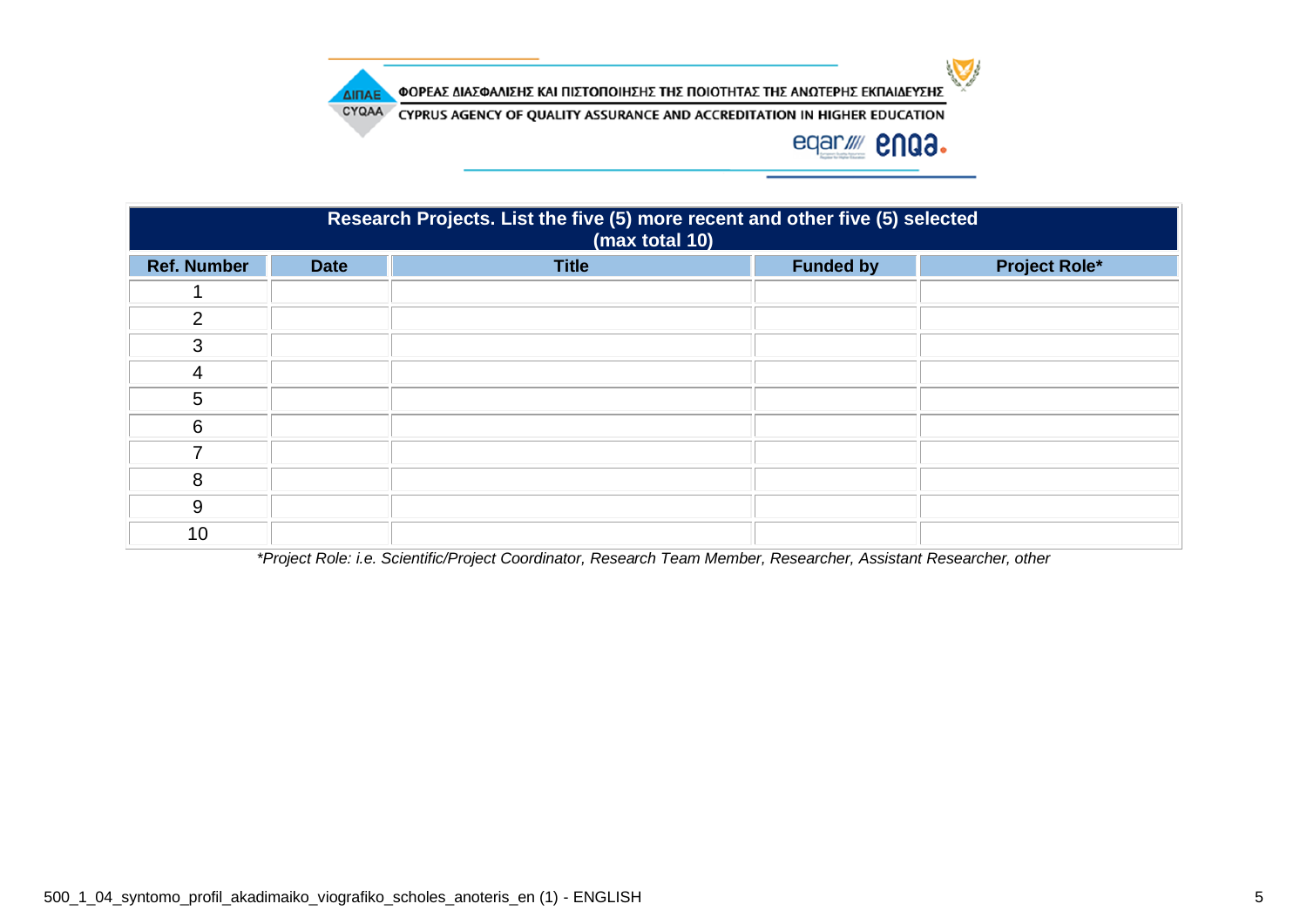

CYQAA CYPRUS AGENCY OF QUALITY ASSURANCE AND ACCREDITATION IN HIGHER EDUCATION

# eqar//// **2NQ3.**

| Academic Consulting Services and/or Participation in Councils / Boards/ Editorial Committees.<br>List the five (5) more recent (Optional Entry) |                                                                                               |  |  |  |  |  |
|-------------------------------------------------------------------------------------------------------------------------------------------------|-----------------------------------------------------------------------------------------------|--|--|--|--|--|
| <b>Ref. Number</b>                                                                                                                              | Organization<br><b>Period</b><br><b>Key Activities</b><br><b>Title of Position or Service</b> |  |  |  |  |  |
|                                                                                                                                                 |                                                                                               |  |  |  |  |  |
|                                                                                                                                                 |                                                                                               |  |  |  |  |  |
|                                                                                                                                                 |                                                                                               |  |  |  |  |  |
|                                                                                                                                                 |                                                                                               |  |  |  |  |  |
| :5                                                                                                                                              |                                                                                               |  |  |  |  |  |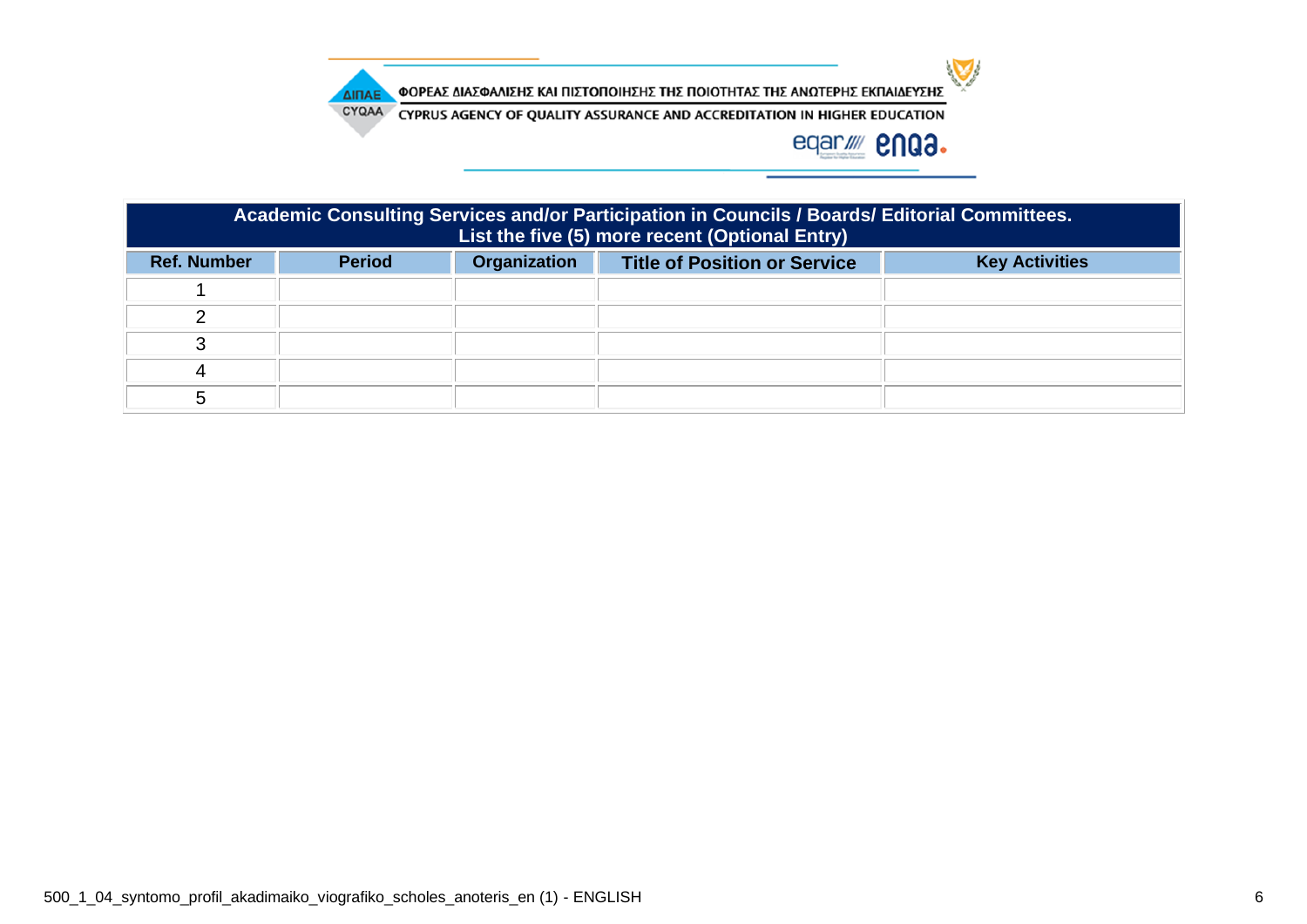

CYQAA CYPRUS AGENCY OF QUALITY ASSURANCE AND ACCREDITATION IN HIGHER EDUCATION

# eqar//// **2NQ3.**

| Awards / International Recognition (where applicable). List the five (5) more recent and other five (5) selected.<br>(max total 10) (Optional Entry) |             |              |                    |  |  |  |
|------------------------------------------------------------------------------------------------------------------------------------------------------|-------------|--------------|--------------------|--|--|--|
| Ref.<br><b>Number</b>                                                                                                                                | <b>Date</b> | <b>Title</b> | <b>Awarded by:</b> |  |  |  |
|                                                                                                                                                      |             |              |                    |  |  |  |
| $\overline{2}$                                                                                                                                       |             |              |                    |  |  |  |
| 3                                                                                                                                                    |             |              |                    |  |  |  |
| 4                                                                                                                                                    |             |              |                    |  |  |  |
| 5                                                                                                                                                    |             |              |                    |  |  |  |
| 6                                                                                                                                                    |             |              |                    |  |  |  |
| 7                                                                                                                                                    |             |              |                    |  |  |  |
| 8                                                                                                                                                    |             |              |                    |  |  |  |
| 9                                                                                                                                                    |             |              |                    |  |  |  |
| 10                                                                                                                                                   |             |              |                    |  |  |  |